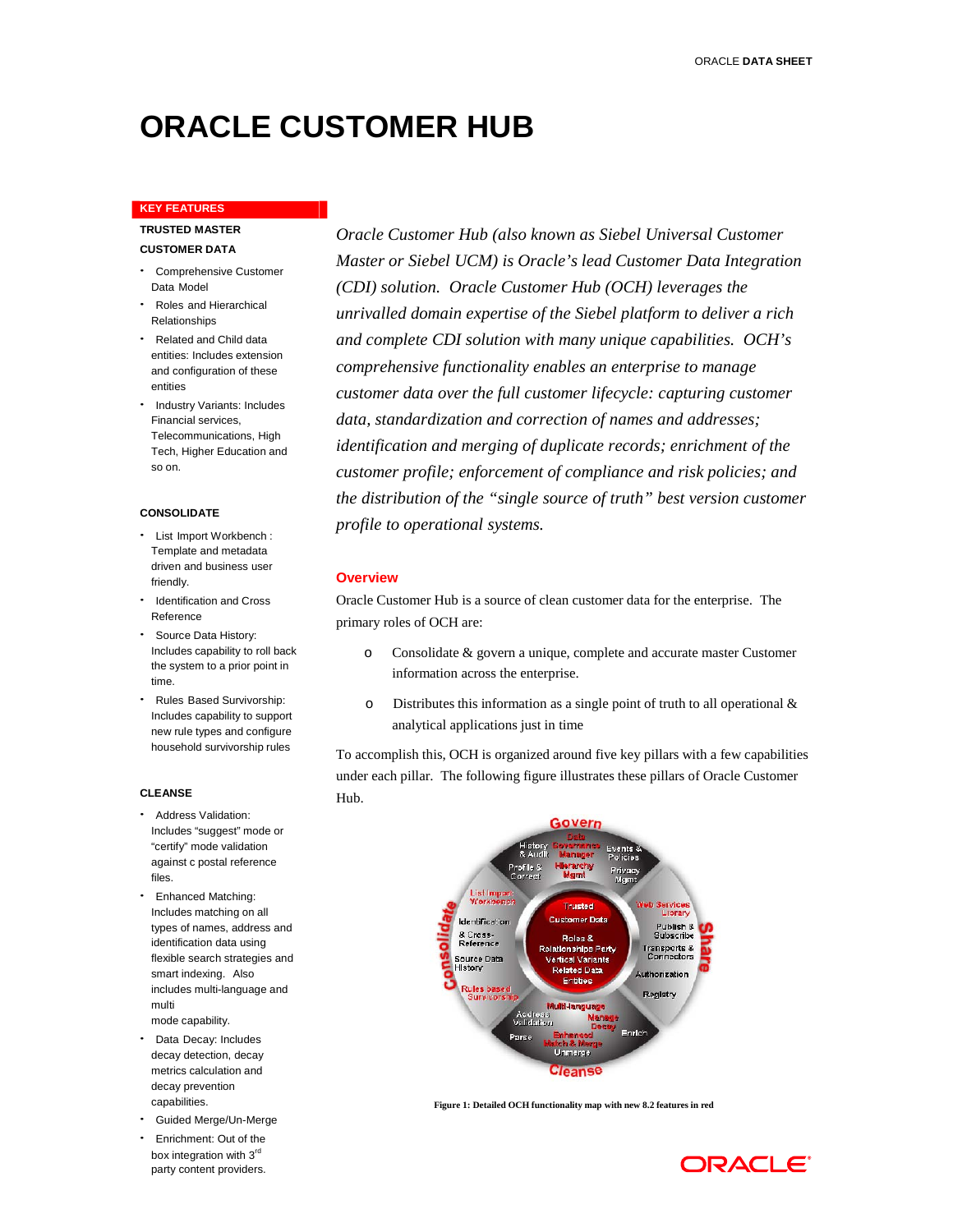#### **GOVERN**

- Oracle Data Governance Manager: Intuitive and graphical user interface.
- Advanced Hierarchy Management
- Policy and Privacy Management
- Enhanced Stewardship: Includes richer set of features and better user experience.
- MDM Analytics: Includes Completeness and Accuracy **Dashhoards**

#### **SHARE**

- Web services Library: Includes more than 20 composite and granular web services.
- Pre-built Integration with Operation applications: Includes cross-industryinteroperable AIA integration processes with Siebel CRM, Oracle Ebusiness Suite, SAP and Oracle BRM to acquire customer data and share master data.
- Pre-built integration with Analytical MDM.

#### **PROVEN PLATFORM**

- Enterprise class performance, scalability and reliability.
- Ease of configurability and extensibility
- Highly Modular and Flexible
- Service Oriented
- Architecture
- Flexible deployment choices
- o **Trusted Customer Data** is held in a central MDM schema.
- o **Consolidation** services manage the movement of master data into the central store.
- o **Cleansing** services deduplication, standardize and augment the master data.
- o **Governance** services control access, retrieval, privacy, audit and change management rules.
- o **Sharing** services include integration, web services, event propagation, and global standards based synchronization.

These pillars utilize generic services from the MDM Foundation layer and extend them with business entity specific services and vertical extensions.

#### **Master Trusted Customer Data**

Oracle Customer Hub masters trusted customer data that includes the following key characteristics:



**Figure 2: Master Trusted Customer Data**

#### o **Comprehensive Customer Data Model**

The OCH data model is an enhanced version of the Siebel Party model (as used in Siebel CRM) and has evolved and developed over many years to the point where it is able to master not only the customer profile attributes required in the front office but also those required by all applications and systems in the enterprise

# o **Roles and Relationships**

OCH provides support for managing the roles and hierarchical relationships not only within a master entity but also across master entities. In addition OCH also provides capabilities to view and store hierarchical history information of master records.

# o **Related and Child Data Entities and their Configuration**

OCH is designed to store all the related and child level customer data entities such as Addresses, Related Organizations, Related Persons, Assets, Financial Accounts, Notes, Campaigns, Partners, Affiliations, Privacy and so on. By leveraging the proven Siebel platform, OCH enables users not only to customize and extend existing entities but also to add new child and related

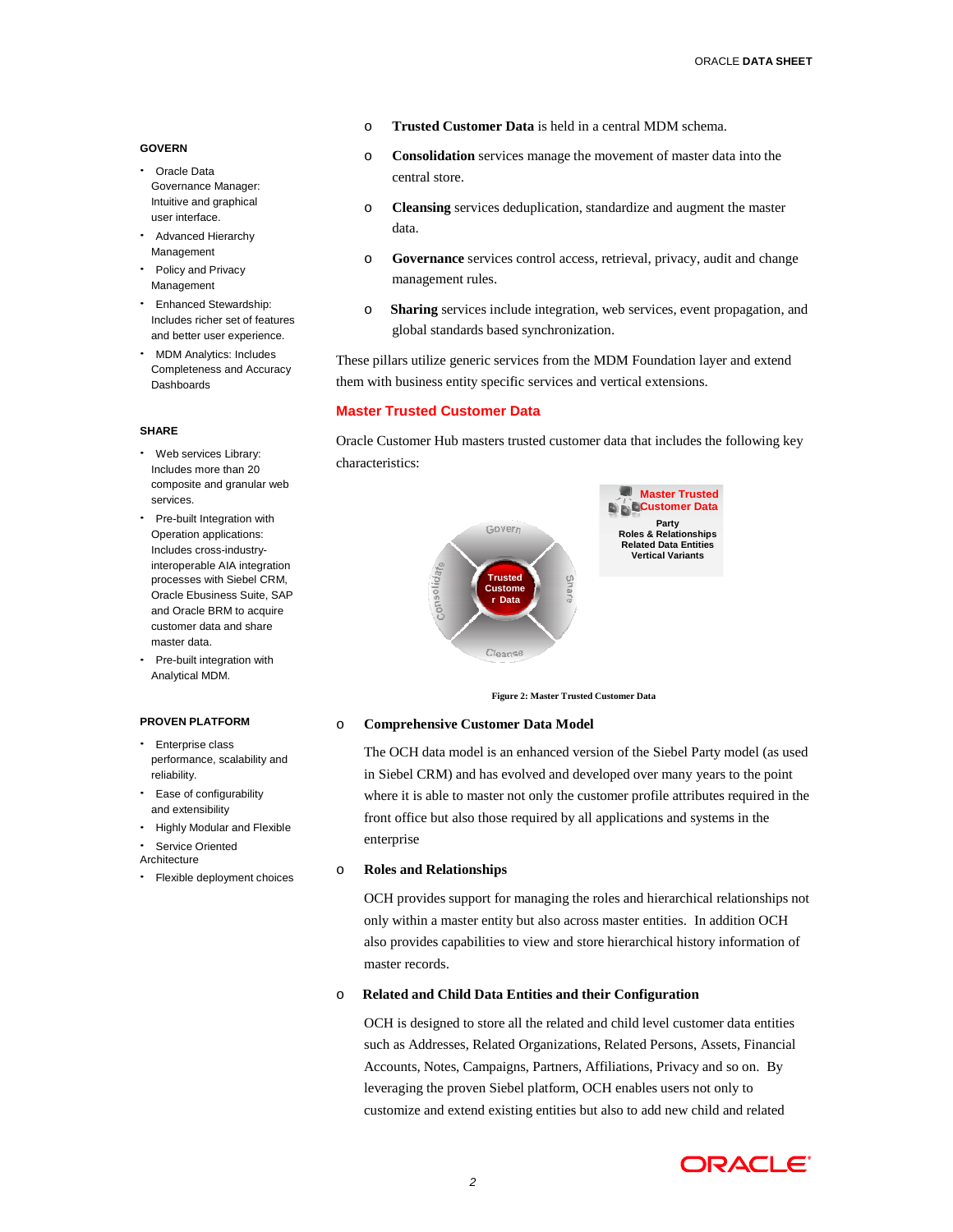entities.

#### o **Industry Variants**

The prebuilt customer data model is designed to model and store the customer profile attributes for many major vertical markets and industries, including (but not limited to); Financial Services, Telecommunications, Utilities, Media, Manufacturing, Retail Consumer Goods, High Tech, Public Sector and Higher Education.

# **Consolidate**

Customer data is distributed across the enterprise. It is typically fragmented and duplicated across operational silos, resulting in an inability to provide a single, trusted customer profile to business consumers. It is often impossible to determine which version of the customer profile (in which system) is the most accurate and complete. The "Consolidate" pillar resolves this issue.



**Figure 3: Consolidate**

OCH solves this problem by delivering the rich set of interfaces, standards compliant services and processes necessary to consolidate customer information from across the enterprise. This allows the deploying organization to implement a single consolidation point that spans multiple languages, data formats, integration modes, technologies and standards. Some of the key features in the "Consolidate" pillar include:

#### o **List Import Workbench**

The List import workbench has been enhanced significantly to empower business users to load data into the hub through metadata and template driven approaches including support for flat files, XML files and excel files. The import workbench also includes new user interfaces to resolve error conditions. In addition to providing a high performance, high volume batch import, the list import functionality is also available as a web service for real time integration.

# o **Identification and Cross-reference**

To capture the best version customer profile, OCH provides a prebuilt and extensible customer lifecycle management process. This process manages the steps necessary to build the trusted "best version" customer profile:

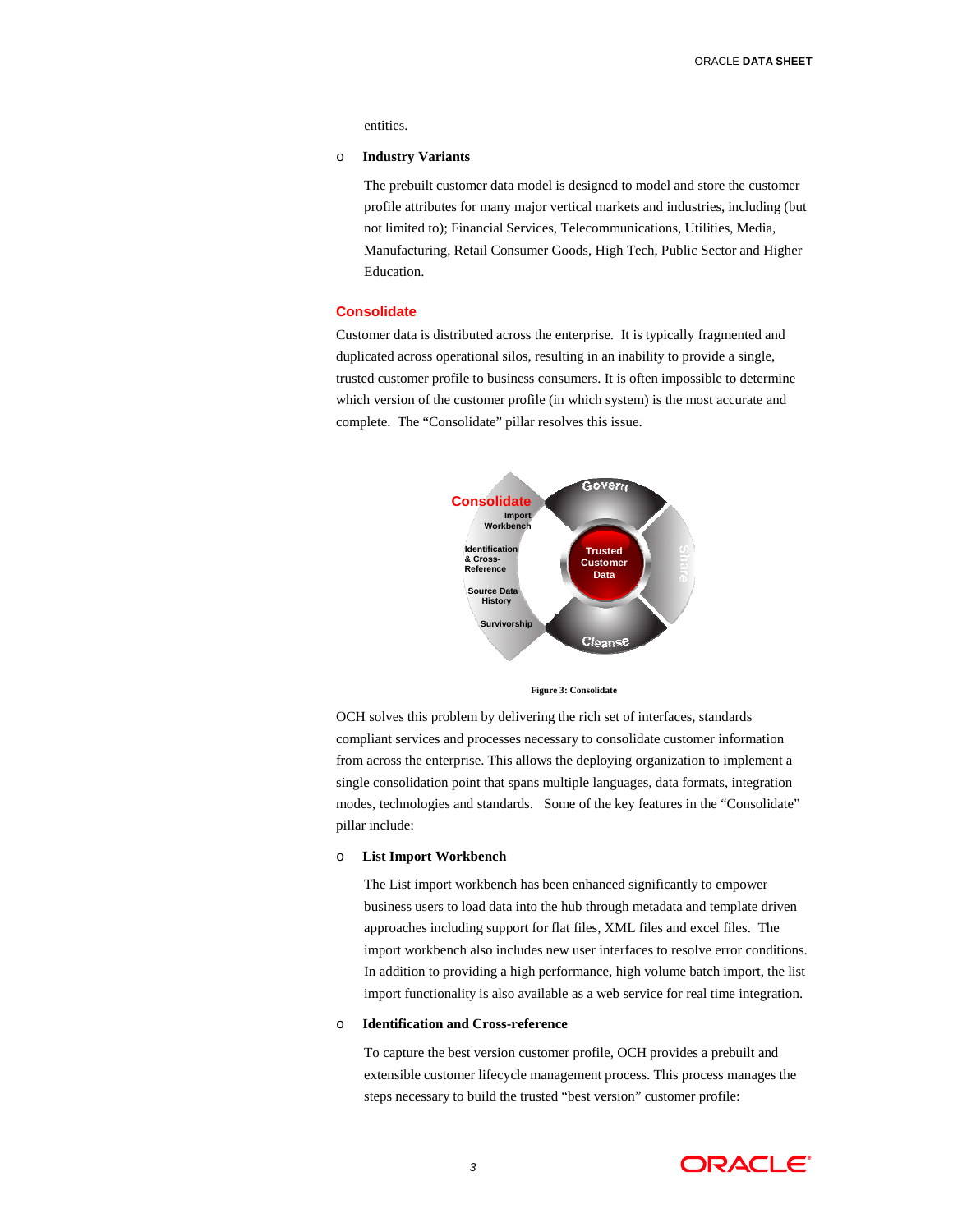identification; registration; cleansing; matching; enrichment; linking; to create the best version customer profile. The best version customer record also leverages UUID to uniquely identify the record across the entire enterprise. The customer record is also tracked across the enterprise by using one-to-many cross referencing mechanism between the OCH customer Id and other applications' customer records.

#### o **Source Data History**

OCH also maintains a history of the changes that have been made to the customer profile over time. This history allows the Data Steward to not only see the lineage associated with a customer record, but also provides the ability to optimize the source and attribute survivorship rules which contribute to building the "best version" record. The history also enables the Data Steward to roll back the system to a prior point in time to undo events such as a customer merge.

#### o **Survivorship**

The data stewardship and survivorship capability consists of a set of features and processes to analyze the quality of incoming customer data to determine the best version master record.

*Rules Based Survivorship:* OCH has been significantly enhanced to include rules based survivorship that now not only includes pre-seeded rules through its integration with Siebel Business Rules Engine (Haley) but also allows users to define any new rule in addition to allowing users to integrate OCH with any other rules engine. OCH also includes support for new rule types like Master and Slave that would determine survivor and victim records. Finally OCH also supports configuring household survivorship rules.

# **Cleanse**

Centralizing the management of customer data quality has always been a goal of Customer Hub solutions.



**Figure 4: Cleanse**

The "Cleanse" pillar in OCH, as shown in figure 4, provides an end-to-end

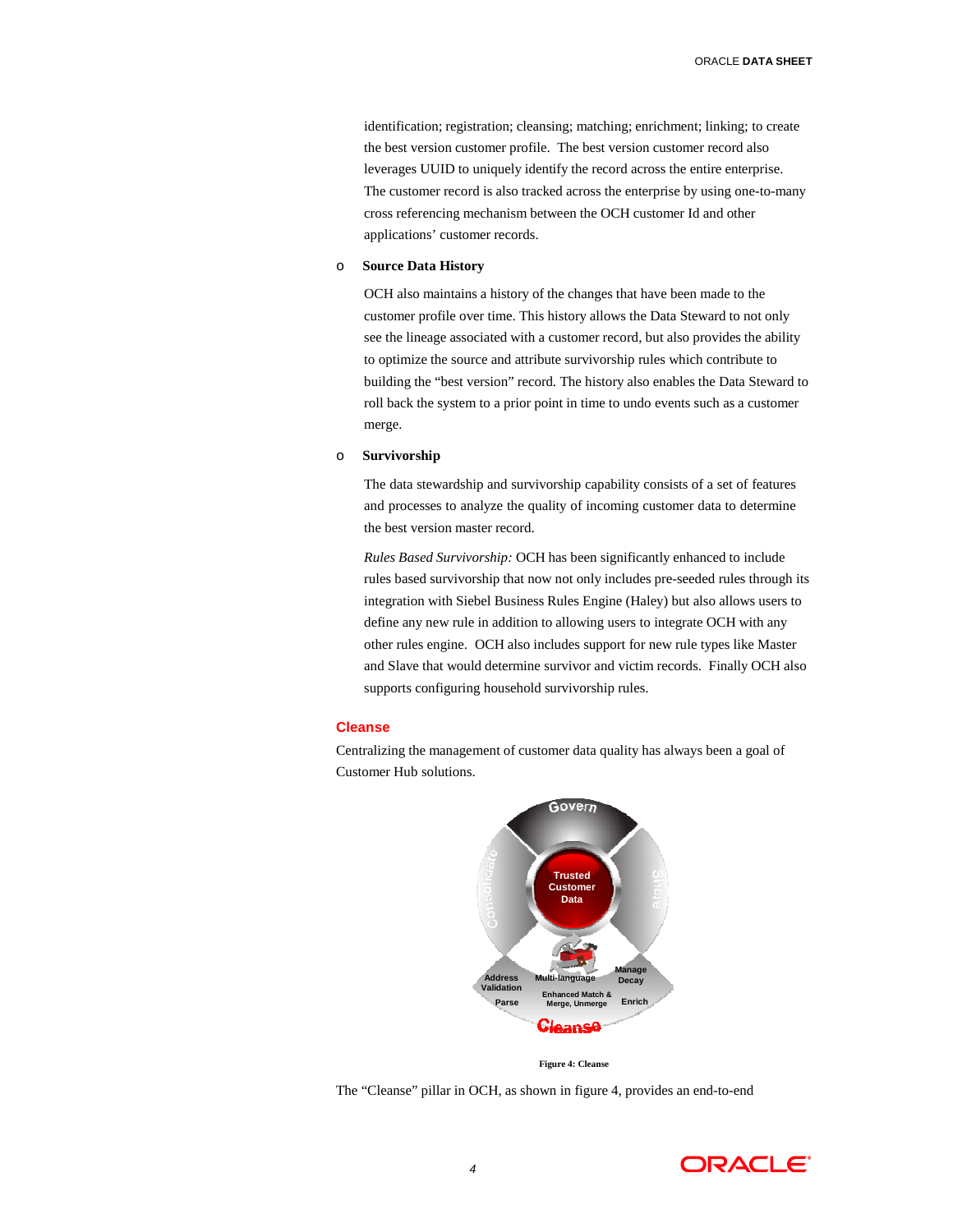ORACLE **DATA SHEET**

integrated data quality management functionality to analyze/profile the data, standardize and cleanse the data, match and de-duplicate the data and finally enrich the data to create the best version master record. The key capabilities of the Cleanse pillar include:

# o **Address Validation:**

Mailing address data is the most fundamental information used by the operational systems. Inaccurate address data results in lost revenue, increased costs and inefficient business processes. Oracle Data Quality Address Validation Server delivers powerful and comprehensive parsing and address validation features by including pre-integrated adapters to Informatica Identity Resolution (IIR) products.

*Parsing:* In addition to parsing addresses into its component fields in a "5 line" unstructured format using country tables and parsing rules, the parsing server also recognizes and separates non-address related data.

*Address Validation & Correction:* The address validation server validates the address against the country's postal reference files. Te level of validation depends on the level of detail in the postal reference file and can happen either in "suggest" mode, where the best matched address is recommended or in "certify" mode where the extended attributes like  $zip + 4$  are retrieved.

# o **Enhanced Matching:**

OCH delivers superior matching functionality through its Oracle Data Quality Matching Server that includes pre-integrated adapters to Informatica Identity Resolution (IIR) products. Oracle DQ Matching Server provides high quality search & matching on all types of name, address and identification data including Person Names, Organization Names, Address elements, Dates, Telephone numbers, Product Names and Social Security/Drivers License/Passport Numbers etc. OCH supports highly flexible search strategies, which can be selected based on the data being searched for, the level of risk and the need that the search must satisfy, allowing users to balance performance and comprehensiveness of search/match. OCH matching server can also emulate an expert's ability to match across many attributes. The matching server also uses smart indexing to cut through error and variation in identify data (including spelling, phonetic, transliteration and multi-country data errors, as well as any missing or out-of-order words and other variations), to help enterprise discover duplicates and establish relationship both in real time and batch.

*Multi-Language / Multi-Mode*: This feature enables customer with multi geographical implementations to use different Search Criteria/Match Rules for records with different Languages/Countries.

*Enhanced Suspect Match:* The suspect match functionality has been enhanced to prevent any disruption of business processes. This is accomplished by actually creating the suspect incoming record and flagging for review later rather than not creating it as was implemented in previous versions of OCH.

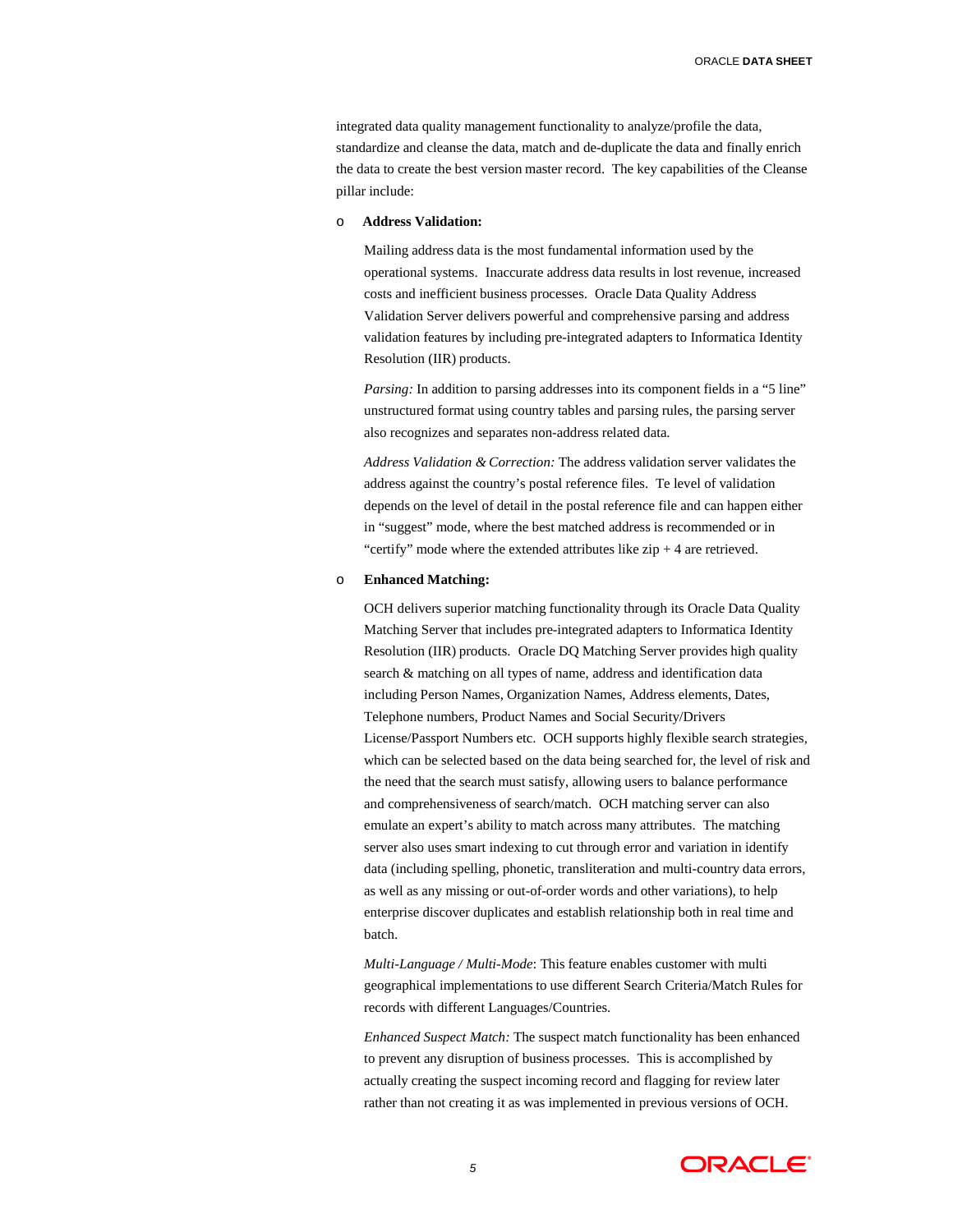#### o **Data Decay**

Data decay refers to the way in which managed information becomes degraded or obsolete or stale over time. OCH provides data decay dashboards to monitor and fix the data decay of Account and Contact records. These dashboards are accessed through the OCH administration screens.

OCH Data Decay management consists of the following key components:

*Decay Detection*: Captures updates on the monitored attributes / relationships of a record and sets the decay metrics at the attribute level granularity or relationship level granularity.

*Decay Metrics Re-Calculation* - Process to retrieve Decay Metrics for the monitored attributes/relationships of a record, use a set of predefined rules to calculate the new metrics value and update the metrics.

*Decay Correctness* - Identifies stale data based on certain criteria and triggers a pre-defined action. Data decay monitors can be configured on column and records level. And can trigger actions based on some pre set criteria for example we can make a rule that when data is decay indicator for consumer address field reaches 80 then we automatically trigger enrichment call to Acxiom to get the latest information about the consumer address.

*Decay Report* - generates Decay Metrics charts on a periodic basis

#### o **Guided Merge & Un-Merge**

Guided Merge allows end-user to review duplicate records and propose merge by presenting three versions (Victim, Survivor and Suggested) of the duplicate records and allows end user to decide how the record in the OCH should look like after the merge task is approved and committed. Similarly the Un-Merge feature rolls back a previously committed merge request.

#### o **Enrichment**

OCH provides an out of the box integration with enriched content from external providers such as Acxiom and Dun & Bradstreet.

#### o **High Performance**

Oracle data quality solution has a proven track record in terms of scalability and performance, handling large volume, highly-scalable, critical applications. The key enablers include

- Enhanced connector with Session Pool Management
- Enhanced index management that enables faster synchronization and incremental load support.

It is a highly-scalable solution with proven performance on systems with billions index entries on one database and millions real-time transactions in an hour

#### **Govern**

Data governance is a framework that specifies decision rights and accountability on

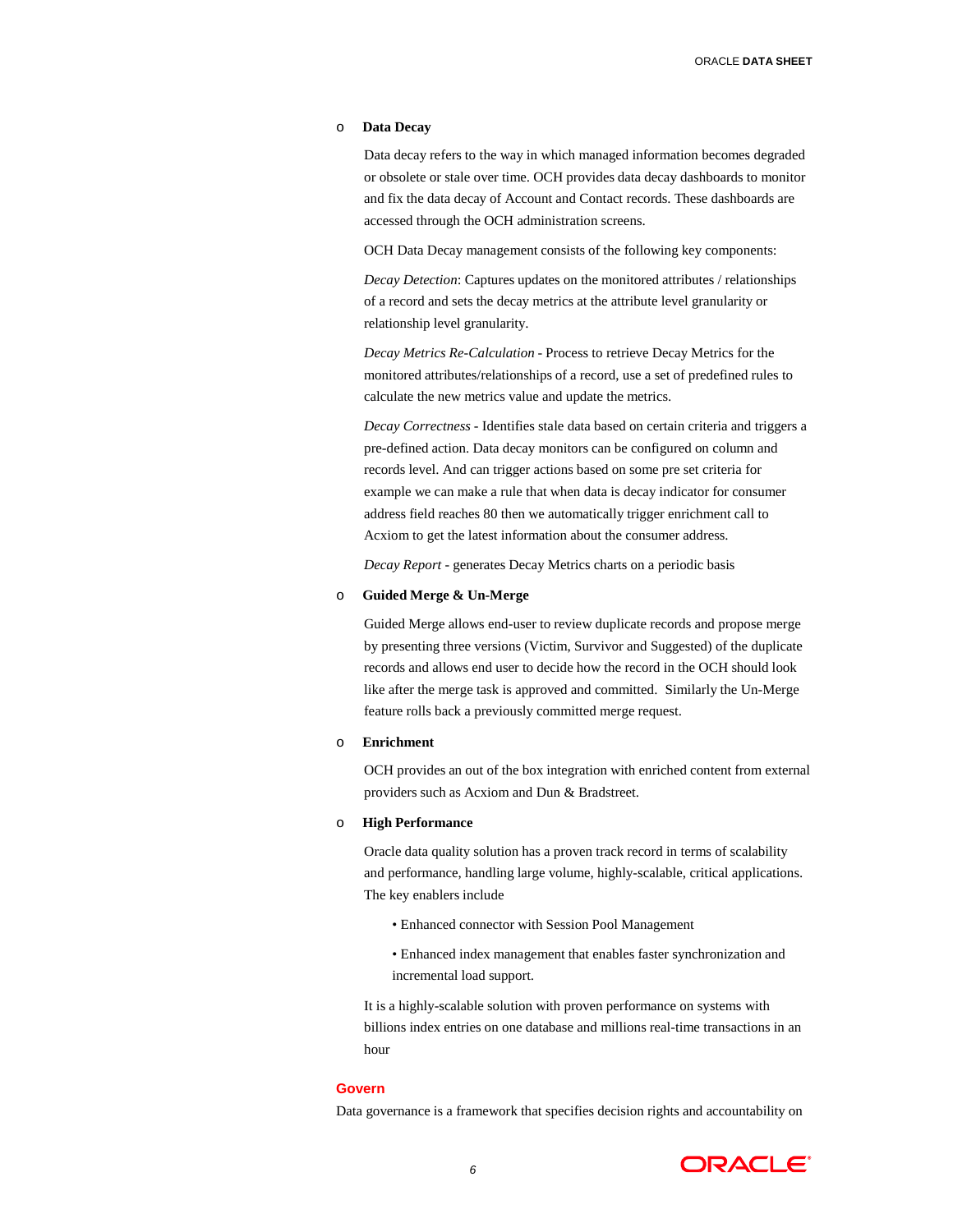the data and all data-related processes. In other words, this framework determines who can do what with which data fields, at what stage and under what circumstances. The "Govern" pillar in OCH, as shown in Figure 5, enables users to "govern" master data across the enterprise using a few key capabilities that includes Data Governance Manager, Advanced Hierarchy Management, Policy & Privacy Management and a few others like analytical dashboards, enhanced stewardship and history and audit features.



**Figure 5: Govern**

#### o **Oracle Data Governance Manager**

Oracle Data Governance Manager (DGM) is an intuitive graphical user interface (Figure 6) that acts as a centralized management destination for data stewards and business users to manage customer data throughout the customer data lifecycle.



**Figure 6: DGM Screenshots**

DGM enables users to

- Define and view enterprise master data and policies
- Monitor data sources, data loads , data transactions and data quality metrics
- Fix data issues and refine data quality rules
- Operate Consolidate, cleanse, share and govern the hub

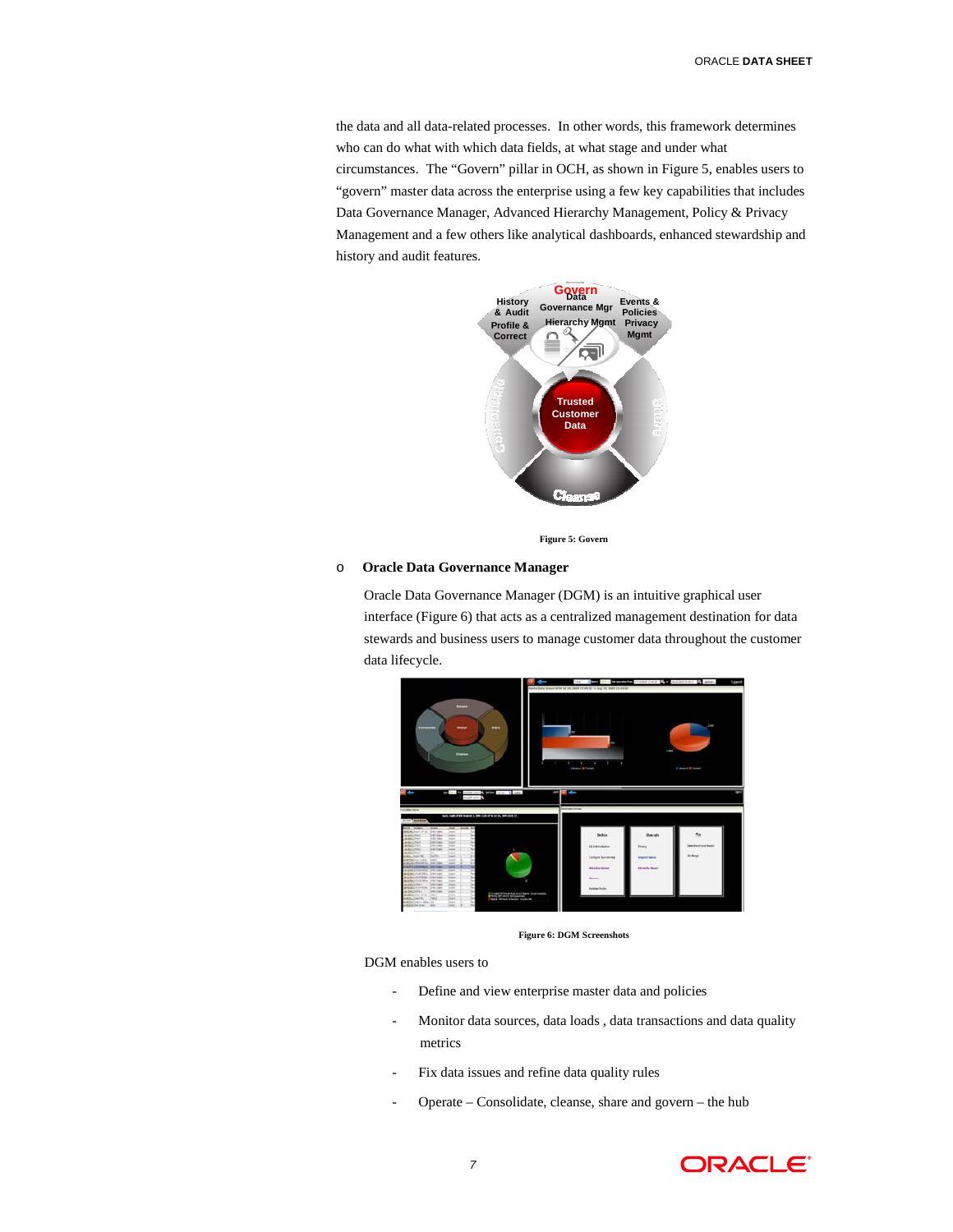#### o **Advanced Hierarchy Management**

Advanced Customer Hierarchy Management is enabled within OCH through integration with Oracle Hyperion Data Relationship Manager (DRM). This expands hierarchy management capabilities with DRM's features made available for OCH accounts, account hierarchies and Dun & Bradstreet (D&B) hierarchies. In this advanced option, data stewards can create new hierarchies (Figure 7); drag and drop new account nodes into and out of a hierarchy; and compare, blend, merge, and delete hierarchies.



**Figure 7: Hierarchy Mgmt**

# o **Policy & Privacy Management**

The Siebel Privacy Management Policy Hub enables an enterprise to centralize the enforcement of Privacy policies within an OCH or CRM deployment. This module extends the standard customer master, making it a central policy hub and enables companies to comply with privacy rules and regulations by deriving or capturing a customer's privacy elections. The policy's rules are enforced based on corporate or legislative regulations, periodic events, or changes in privacy elections. Integration with external systems enables changes made to a customer's privacy status to be published or consumed.

#### o **Enhanced Stewardship**

OCH Data stewardship capability has been enhanced to not only deliver richer set of features but also to provide a better user experience to accomplish the Consolidate and Cleanse functions. The new enhancements and capabilities that were described earlier in the Consolidate and Cleanse pillars include enhanced survivorship, enhanced merge function guidance and enhanced suspect match functionality.

#### o **MDM Analytics**

MDM Analytics dashboards enable data steward to quickly and proactively assess the quality of customer and contact dimensional data entering OCH.

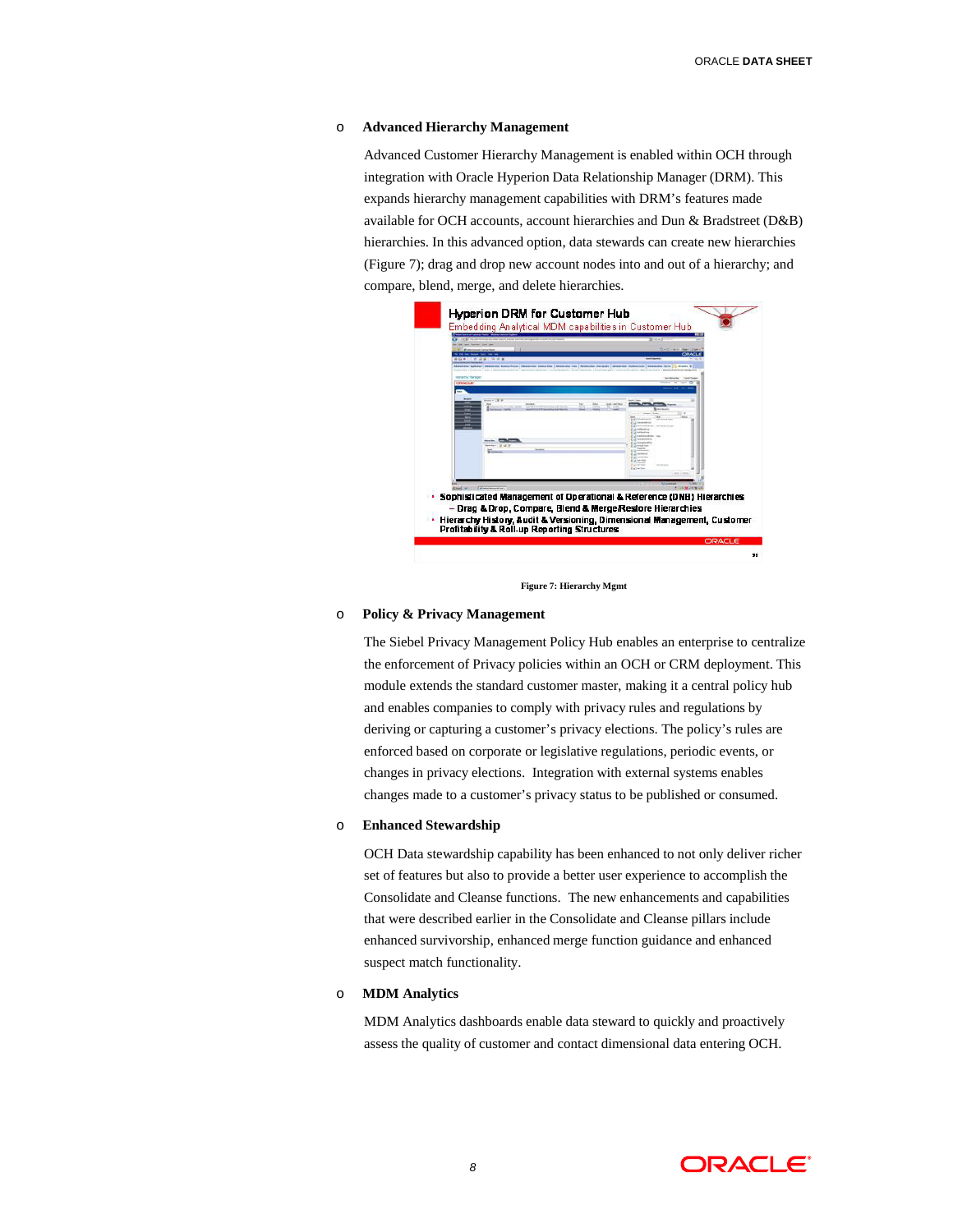

**Figure 8: MDM Analytics: Completeness Dashboard**



**Figure 9: MDM Analytics: Accuracy Dashboard**

Through its ease of use, the dashboards like Master Record Completeness (Figure 8) and Master Record Accuracy (Figure 9) accelerates the data's timeto-value and helps to drive better business results by:

- 1. Pinpointing where data quality improvement is needed;
- 2. Enabling the data stewards to take corrective action to improve the quality and completeness of the Customer and Contact data; and,
- 3. Helping to improve organizational confidence in the information.

#### **Share**

Clean augmented quality master data in its own silo does not bring the potential advantages to the organization. For MDM to be most effective, a modern SOA layer is needed to propagate the master data to the applications and expose the master data to the business processes. The share pillar in OCH, as shown in Figure 10, provides capabilities to share the vest version master data to the operational and analytical applications.

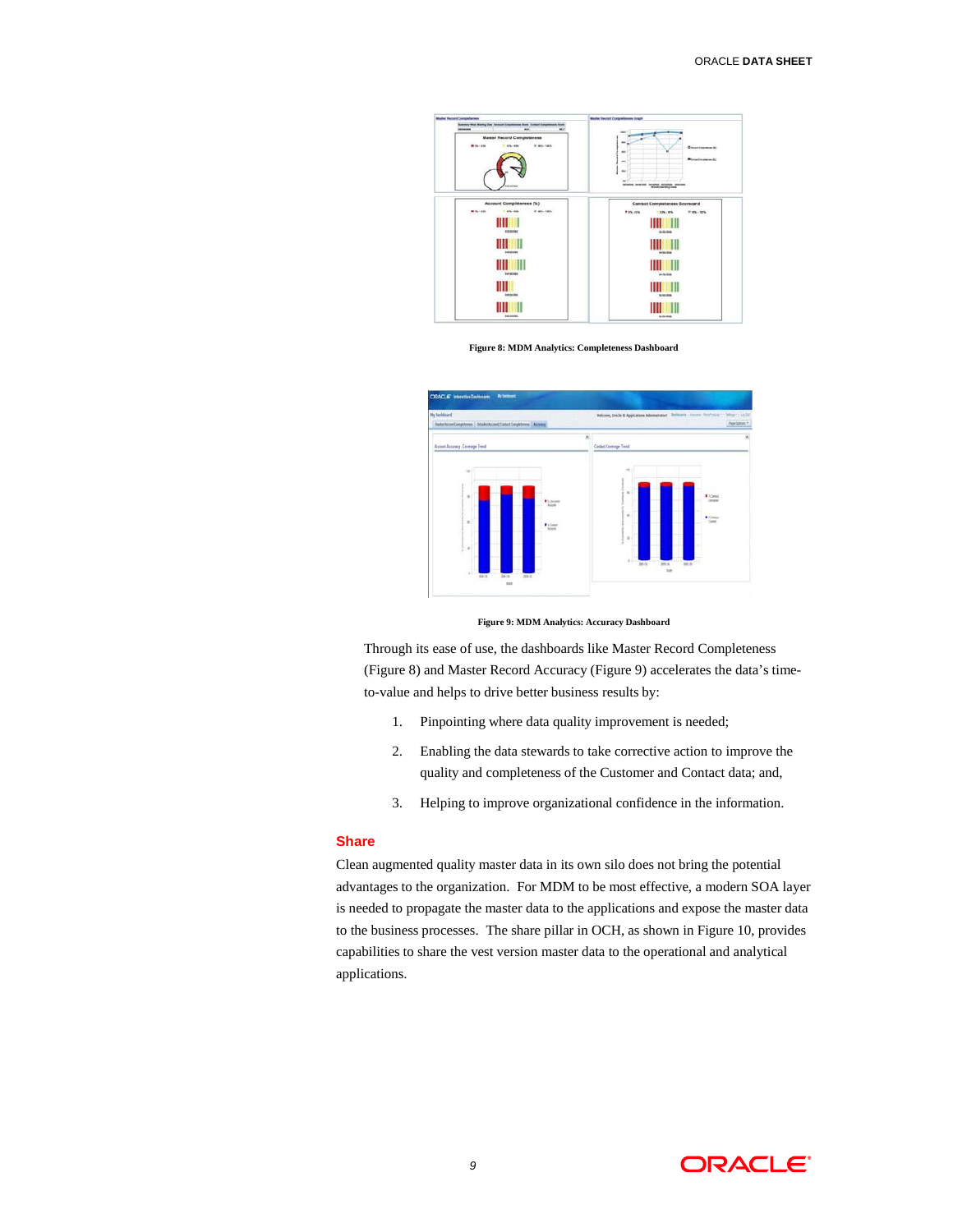

**Figure 10: Share**

The key capabilities in this pillar include:

#### o **Web Services Library**

OCH contains more than 20 composite and granular web services. These services provide a handle to expose day to day operational and analytical functionality that customer's operational and analytical applications can consume to expose this functionality. These services include

*Sync Services:* Sync Services enables OCH to create and update Organizations, Persons, Groups and Financial Accounts.

*Match Services*: Match Service enables other consuming applications to perform a match for Organizations, Persons, Groups and Financial Accounts.

*Cross-reference Services*: X-Ref services implements cross-referencing functionality by associating master records with corresponding records residing in other operational applications.

*Merge Services*: Merge Service performs merge of more than 1 customer master records.

*Governance Services*: Governance services are those services that are part of the Data Governance Manager to expose the key hub functions of Master, Consolidate, Cleanse, Govern and Share in addition to the govern function.

# o **Pre-Built Integration with Operational Applications**

OCH also includes pre-built connectors that connect OCH with other participating applications. These connectors are built leveraging the Application Integration Architecture (AIA) framework using the Fusion Middleware. The pre-built integration solution consists of 3 complementary components in addition to the composite web-services in OCH.

*AIA Integration Processes*: These processes are pre-cabled Application Integration Architecture (AIA) Process Integration Packs (PIPs) connecting OCH to Siebel CRM, Oracle E-Business Suite, Oracle Billing and Revenue Mgmt (BRM), SAP and third-party content enrichment providers. These processes support 2 modes of integration scenarios: Push Mode and Pull Mode.

Push Mode: In this mode of operation (Figure 11), the operational applications (Siebel, EBS, BRM, SAP ...) act as "passive" applications by sending new or updated customer/master information to the hub for cleansing, de-duplication

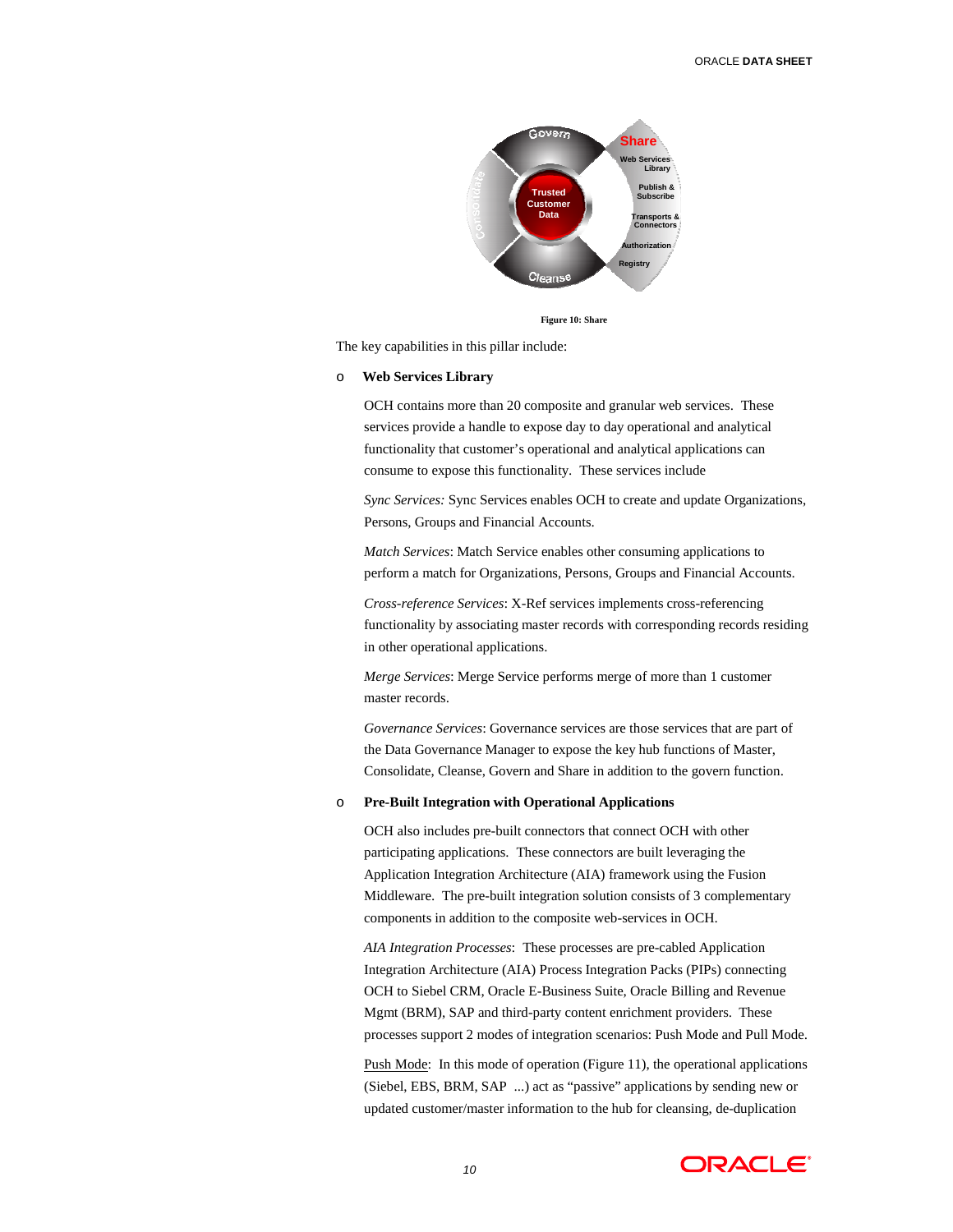

and enrichment. The hub then in turn publishes the cleansed golden version to all the participating applications that can consume the message or not based on their appetite to subscribe to these messages.

**Figure 11: Push Mode**

Pull Mode: In this mode of operation (Figure 12), source/consuming apps interact with the hub in real time by executing synchronous integration processes at the time of data entry. The processes that operate in Pull mode include the following

- Match process: the participating apps queries the hub for searching (fuzzy) matching records to a list of criteria
- Fetch process: once the record is selected, the participating app asks the hub for the entire profile of this record and replicates this data into its own database
- Sync process: This happens after the fetch wherein any modification of the customer record in the operational app is synced back to the hub.



**Figure 12: Pull Mode**

*MDM Aware Apps*: MDM Aware application is any modified and integrated application that assumes that its customer data resides outside its own database

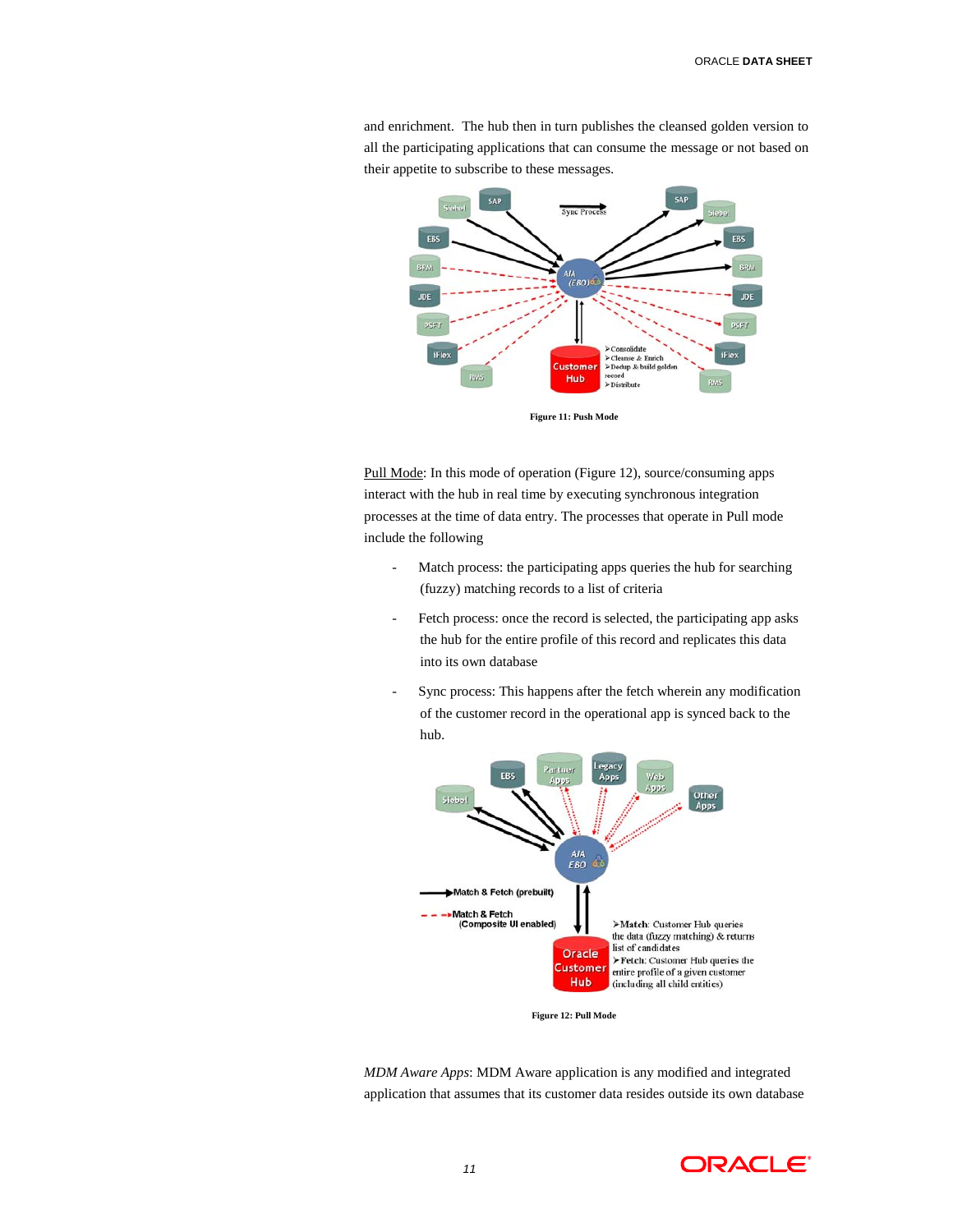ORACLE **DATA SHEET**

and in the external MDM system. The pre-built integration solution with the OCH includes enhancements to Siebel CRM and Oracle E-Business Suite that makes them "MDM Aware".

*Composite UI Framework*: A composite application user interface enables non-Oracle applications such as legacy and web applications to also become" MDM Aware". By leveraging the composite UI framework, customers can easily embed the UI into any other application so the users could avail of the Match/Fetch and Sync processes with minimal effort.

# o **Pre-Built Integration with Analytical MDM**

As the trusted customer master, OCH is ideally integrated with the enterprise analytical systems. Oracle optionally provides pre-built integration between OCH and Oracle Business Intelligence Enterprise Edition (OBIEE). Prebuilt ETL processes extract information from OCH and load it into the OBIEE Data Warehouse. OBIEE provides a number of Information Dashboards for the Data Steward to monitor the quality of customer information. These dashboards ensure the Data Steward has all the information necessary to optimize and improve data quality.

#### **OCH Platform**

Over a decade of continuous improvement and enhancement have made the Siebel architecture a hugely capable application platform for deploying customer centric solutions. Many customers have deployed this platform with databases that contain many hundreds of millions of customers. Thousands of organizations across the globe rely on the Siebel platform to manage their global customer information in a secure, reliable and scalable manner. The OCH platform comes with a few major characteristics that truly makes it the leader in MDM platform:

#### o **Configurability & Customizability**

The Siebel platform has also been designed for rapid configuration and customization, with broad extensibility in mind. The OCH application is declaratively defined using Siebel Tools, and the resulting metadata is stored in a central repository. This metadata includes the business object model and the data entity model, allowing existing objects and entities to be extended, and new objects and entities to be created and linked to those objects already in existence. A major advantage of this approach is that application upgrades are simpler to undertake and to deploy.

# o **Modularity and Flexibility**

CDI implementations range from lightweight registries to robust, persistent masters able to manage and store not only the core customer profile but also to provide a centralized single view of child entities associated with the customer. OCH is designed in a modular fashion allowing a deploying organizations the flexibility to deploy anywhere from a lightweight registry to a robust persistent hub with associated child entities. OCH's extended capabilities are available as optional modules, e.g. the Oracle Activity Hub or the Oracle Privacy